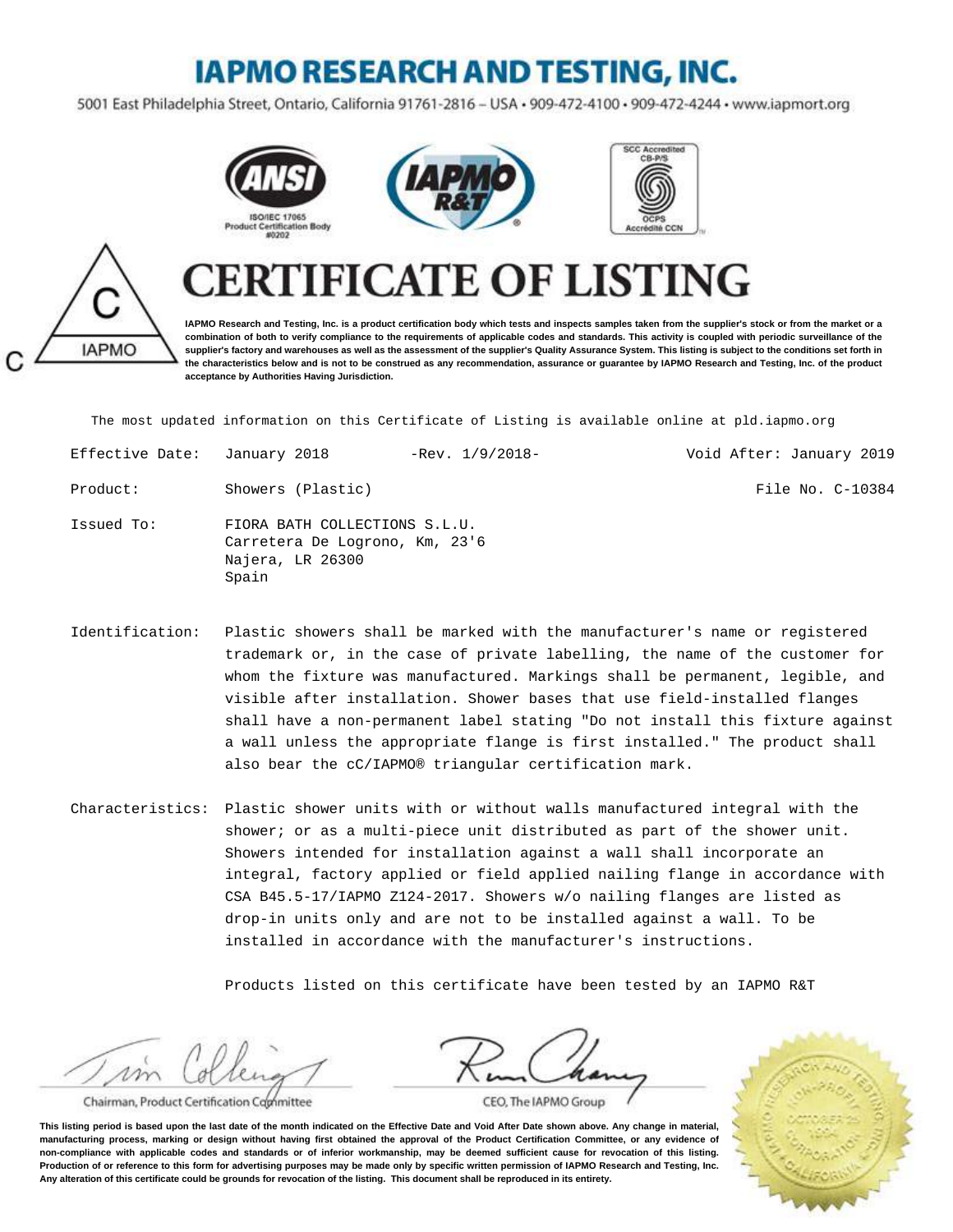

## **IAPMO RESEARCH AND TESTING, INC. CERTIFICATE OF LISTING**

-Rev. 1/9/2018-<br>
Void After: January 2019

Product: Showers (Plastic) Showers (Plastic) and the Showers of the No. C-10384

Issued To: FIORA BATH COLLECTIONS S.L.U.

recognized laboratory. This recognition has been granted based upon the laboratory's compliance to the applicable requirements of ISO/IEC 17025.

Products are in compliance with the following standard(s): CSA B45.5-17/IAPMO Z124-2017